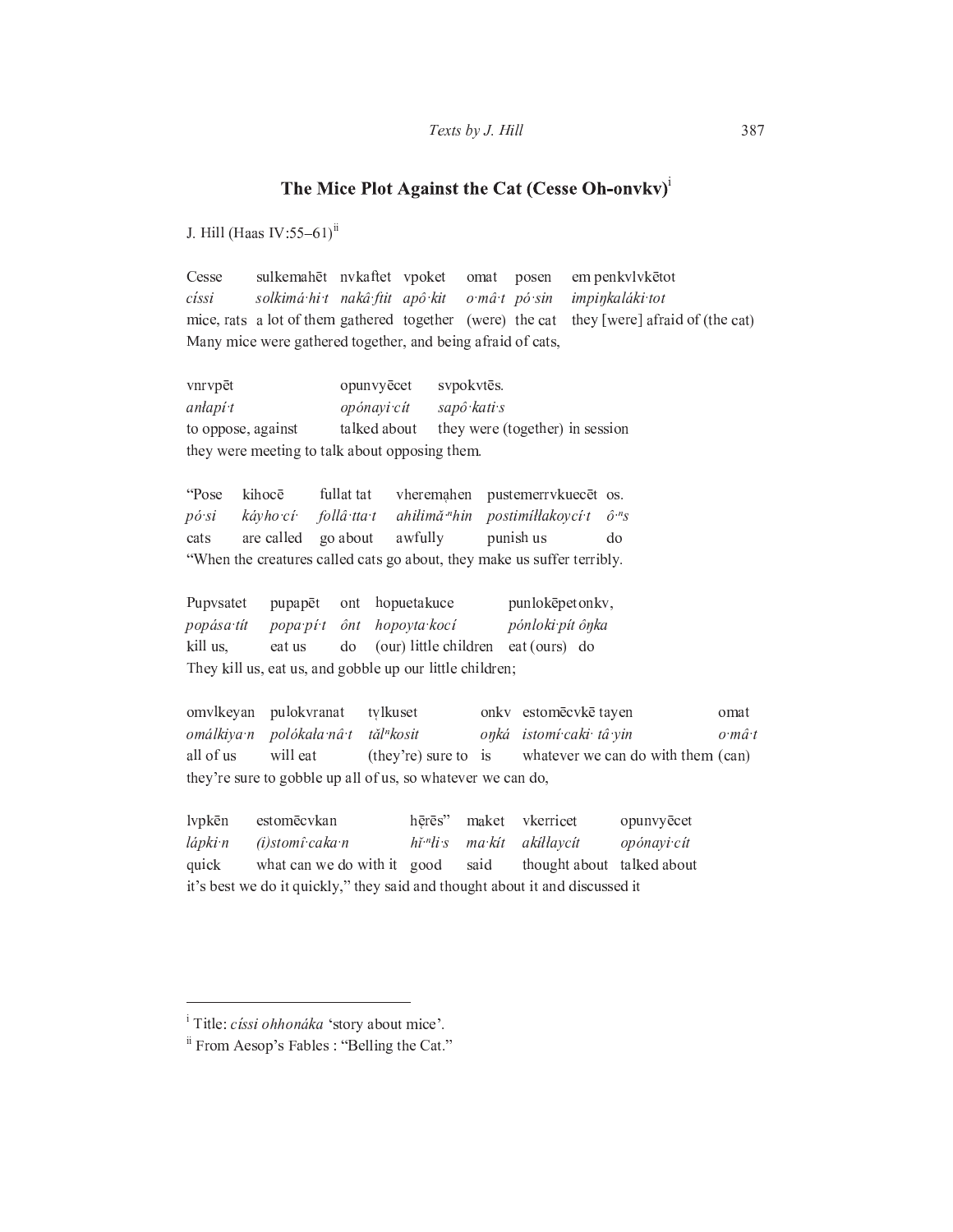| hofonēn                                      | sypoket                                           | ''Nake | rakrykē tis evmheakyn   |        |
|----------------------------------------------|---------------------------------------------------|--------|-------------------------|--------|
| hofóni n                                     | 'sapô kit                                         | nâ ki  | laklakí tevs camhcá kan |        |
|                                              | for quite a while (were in session) something big |        |                         | a bell |
| and met for quite a while. "Even big things" |                                                   |        |                         |        |

enocykuehocē tat hecēskis pohken fullet onkv,  $p\hat{o}$ ·hkin inocakoyhocí ta t hicí skeys  $folli<sub>t</sub>$ ônka around their necks didn't see any could be hear[d] going about was you can't see can be heard when they have a bell around their neck,

omvlkvn cvmhcakucen enocvkuecvkan hērēs, pose tat mv pó sita t omálkan camhca kocín inocakôycaka n  $hi<sup>n</sup>li·s$ má that cat all of them little bells put around their necks is a good idea so it would be good to put bells on all the cats,

arvcokat Pefatkēpaken estehecekot fullen pohkētok. a łacóka t  $p\hat{o}$  hki to k pifa tkî pakin istihícikot follin (hear) them about could be heard ran away they didn't see anybody they were so they could be heard going about. We could run and they couldn't find us

omvlkvn follēpvkan hērēs" mahket, pose fólli pakâ n  $h\check{i}$  " $di$  s máhkit pósi omálkan we go about it's best said cat all and it would be good for us," they said, and they decided

cvmhcakucen enocykuecyranet fvccēcahket vpoken camhca kocín inocakóycała nit facci cáhkit apô kin little bells will tie bells around their necks they decided sitting (were in session) to put bells around the necks of all the cats.

cesse vcolēt cesse vpokat rem vtēkē mahhen císsi  $ac\check{o}$ <sup>-n</sup>li t císsi apô ka t 'limati kí máhhin (very) old one (where) the rats were sitting on the outer edge extreme (outer edge) rat A very old mouse where the mice were meeting,

vpohet okat, "Mv pose cvmhcakv enocvkuecatskof, alikēpatet a laykî patit apo hit o kâ t ma pó si camhcá ka inócakoycá cko f was sitting asking said those cats after you put the bells on bell sitting on the outer edge asked, "When you put the bell on the cats' necks,